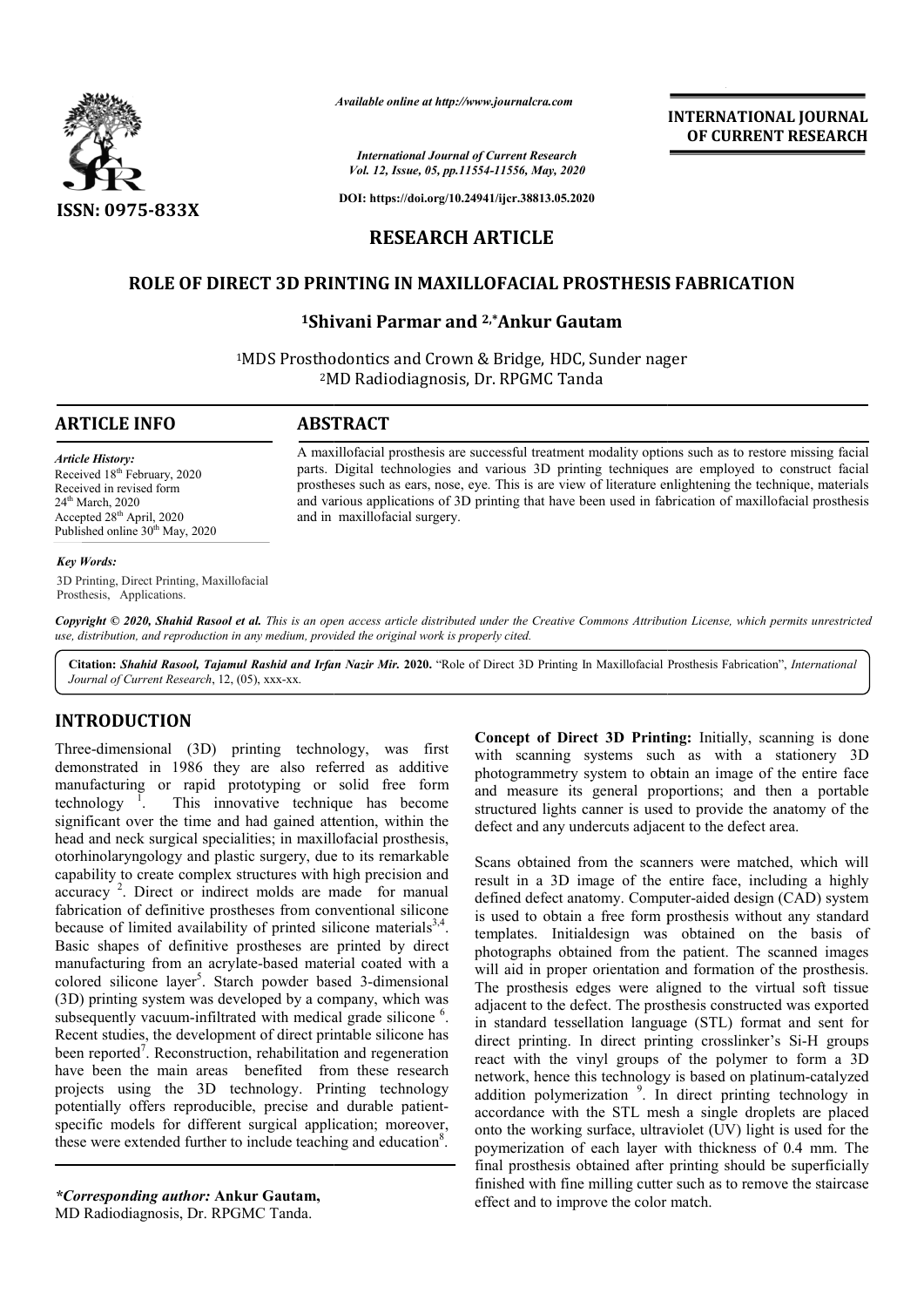**Application of 3D printing in facial reconstructive:** The surgical application of this technology is mainly focussed on four different aspects:

- To obtain highly accurate anatomic models to establish preoperative planning and improve postoperative facial contour symmetry, for example, reconstruction of any nasal, mandibular or maxillary defect. This will subsequently help to practice different techniques for better treatment outcome <sup>10</sup>.
- Virtually planning and printing of pre-contoured anatomic structures to improve surgical outcomes and minimise operative time <sup>11</sup>
- Patients suffering from significant scarring, deformation and asymmetry can obtain accurate prostheses which will enhance the aesthetic and psychological status of the patient  $11$ .
- Counterfeit models can be obtained to enhance surgical education at both undergraduate and postgraduate level 12.

**Materials used in 3D Printing:** Poly (glycolic acid) (PGA), polylactic acid (PLA) and copolymer (PLGA) are among many degradable polymers that have been investigated for maxillofacial defect repairs, were used broadly in the clinical environment <sup>13</sup>. Solid PLGA has osteoconductive properties in vivo, and subsequently the byproducts are removed by metabolic processes. Although, it has been found that, large PLGA prosthetics undergo bulk degradation on mechanical strain, that lead to rapid decrease in molecular weight and loss of strength thereby releasing high levels of glycolic acid and lactic acid resulting in  $pH$  level drop and tissue loss  $14$ . Another polymer that has been widely investigated and implementedis poly (ε-caprolactone) (PCL), which offers good biocompatibility and mechanical properties. This material has wide application in craniofacial reconstruction. It is found in a recent study that the combination of a 3D-printed polycaprolactone scaffold and dual spatiotemporal growth factor were delivered for regeneration of the temporomandibular joint articular disc<sup>15</sup>

Another case report has shown the potential of 3D-printed scaffolds for patient-specific applications in the craniofacial area<sup>16</sup>. In concept study, the potential use of 3D-printed bioceramic implants have been investigated for craniofacial reconstruction and these are printed from a bioceramic powder leading to formation of brushite resorbable implants. Electron beam melting was used to construct an anatomically precise mandible made of titanium. This 3D printed mandible was then implanted into a patient who had undergone severe mandibulectomy due to resection of a squamous cell carcinoma and on follow-up the mandible has demonstrated satisfactory aesthetics and implant stability outcomes with optimum osseointegration obtained with the titanium 3Dprinted implants $17$ . In various studies, the fit of these printed prosthesis was found to be clinically acceptable, which demonstrates the reliability and precision of the digital process. However, the marginal adaptation of some maxillofacial prosthesis was lacking in certain areas. The main reason for this drawback was the layer thickness which is slightly greater when compared to conventionally fabricated prosthesis. At the current stage of silicone printing technology, the prosthesis was only suitable as an interim postsurgical appliance. Even so, the prosthesis must be made from a medical grade (certified) silicone, which is not yet available for 3D printing.

**Current limitations:** The price of 3D technology is continuing to be driven down in terms of the price of devices, materials and software, despite the potential cost limitation  $18$ . For example, from an educational perspective, more 3D-printed educational models being available. The actual cost of 3D printed models should be compared to the cost of obtaining and storing their human tissue substitutes. The cost of the models obtained after 3D printing and software installation might vary depending on the material used. The accuracy of these models, however, is still a challenge to completely alternate human tissue <sup>19</sup>. More randomised clinical trials are required to prove the superiority of 3D printed models over the conventionally fabricated prosthesis, in terms of its surgical application. The articles available are more focussed on clinical case reports with only a few sample trial studies 20. Another possible limitation is the time to produce a 3D-printed model. This includes scanning and capturing various scanned images to obtain anatomical scans, create a virtual 3D prototype, 3D printing is done from the desired material layer by layer followed by modification of the final structure. Although the limitations mentioned above are yet to overcome, with more modifications in materials and techniques such as to obtain desirable mechanical and biological properties. This indeed will reduce both the printing time and overall cost.

## **REFERENCES**

- 1. Zhong N and Zhao X. 3D printing for clinical application in otorhinolaryngology. Eur Arch Otorhinolaryngol 2017;274(12): 4079–4089.
- 2. Choi JW and Kim N. 2015. Erratum: clinical application of three dimensional printing technology in craniofacial plastic surgery. *Arch Plast Surg*., 42(4): 513.
- 3. Unkovskiy A, Huettig F, Brom J, Keutel C. 2018. Auricular prostheses produced by means of conventional and digital workflows: A clinical report on esthetic outcomes. *Int J Prosthodont.,* 31:63-6.
- 4. Yadav S, Narayan AI, Choudhry A, Balakrishnan D. 2017. CAD/CAM-assisted auricular prosthesis fabrication for a quick, precise, and more retentive outcome: A clinical report. *J Prosthodont.,* 26:616-21.
- 5. Eggbeer D, Bibb R, Evans P, Ji L.2012. Evaluation of direct and indirect additive manufacture of maxillofacial prostheses. Proc Inst Mech Eng H 226:718-28.
- 6. Xiao K, Zardawi F, van Noort R, Yates JM. 2013. Color reproduction for advanced manufacture of soft tissue prostheses. *J Dent.,* 41 Suppl 5:e15-23.
- 7. Jindal SK, Sherriff M, Waters MG, Coward TJ. 2016. Development of a 3D printable maxillofacial silicone: Part I. Optimization of polydimethylsiloxane chains andcrosslinker concentration. *J Prosthet Dent.,*116:617-22.
- 8. Marconi S., Pugliese L., Botti M. et al., 2017. Value of 3D printing for the comprehension of surgical anatomy. *Surg Endosc*; 31(10): 4102–4110.
- 9. ACEO Technology GmbH. Available at: https://www.aceo3d.com/ technology. (Accessed November 11, 2017.)
- 10. Patel A, Levine J, Brecht L, et al., 2012. Digital technologies in mandibular pathology and reconstruction. *Atlas Oral Maxillofac Surg Clin North Am.,* 20(1): 95–106.
- 11. Zimmerer RM, Ellis E 3rd, Aniceto GS, et al. 2016. A prospective multicenter study to compare the precision of posttraumaticinternal orbital reconstruction with standard preformed and individualized orbital implants. *J Craniomaxillofac Surg*., 44(9): 1485–1497.